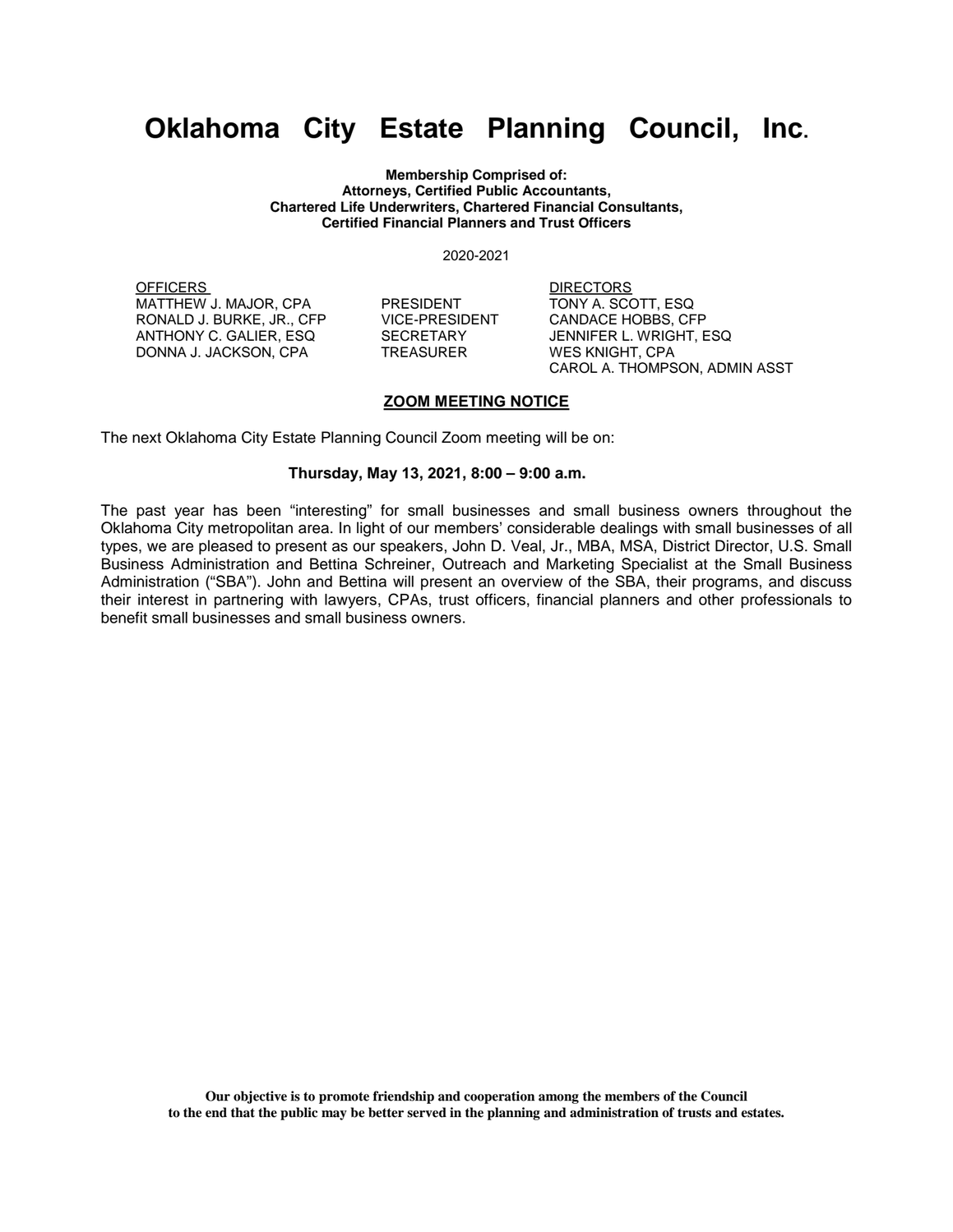## **John D. Veal, Jr.**

**District Director**



John D. Veal, Jr. is the District Director for the U.S. Small Business Administration's Oklahoma District Office. He directs the Oklahoma District team in implementing an efficient and effective strategy that strengthens the entrepreneurial ecosystem and helps small business owners access capital, comprehensive technical assistance, and government contracting opportunities.

He served as the Oklahoma Deputy District Director for five years before being named District Director in 2020. He previously worked for the Richmond District Office as a Supervisory Business Opportunity Specialist and for the Oklahoma District Office as a Business Opportunity Specialist and Veterans Affairs Officer. He is a member of the 2018 Class of the Excellence in Government Fellows Program.

Extensive experience in government contracting and a passion for empowering small business owners led Veal to make a difference with the SBA. He earlier served as the Defense Military Pay Officer at Fort Polk, Louisiana, and Fort Sill, Oklahoma and, as a Business Coordinator with the Oklahoma Small Business Development Center (OSBDC). While with the OSBDC he was recognized as the Region VI and the Oklahoma District Office as the Veteran's Small Business Champion of the Year for the U.S. Small Business Administration.

Veal holds a Masters of Business Administration degree and a Masters of Science in Accounting from Oklahoma City University. He is one of the inaugural recipients of the NIGP Certified Procurement Professional certification. He also holds the Certified Professional Public Buyer (CPPB) Certification from the Universal Public Procurement Certification Council (UPPCC) and holds the Level I Contracting Certification from the Federal Acquisition Institute. He holds the designation of Enrolled Agent.

Veal is a veteran of the U.S. Army, having served in Desert Shield/Desert Storm as the Detachment Commander of the finance detachment. He was a member of the finance corps and retired in 1995 at the rank of First Sergeant, having served for more than 23 years.

A strong commitment to his community also motivates him to serve in other capacities. He is a Life Member of the Omega Psi Phi Fraternity, Inc. He is a past treasurer of the Ninth District of the Omega Psi Phi Fraternity, Inc. He was named Ninth District Omega Man of the Year and recently inducted in the inaugural class of the Oklahoma State QUES Hall of Fame for fraternal and community contributions. He is a past President of the Oklahoma State Ques Association and a member of the Ninth District Council. Veal has served in key roles in other community organizations including serving as president of the Society of Case Research and a trustee for the Comanche County Industrial Development Authority. Additionally, he led Leadership Lawton/Fort Sill and served as District 5A governor for AMBUCS, a national charity dedicated to creating mobility and independence for people with disabilities.